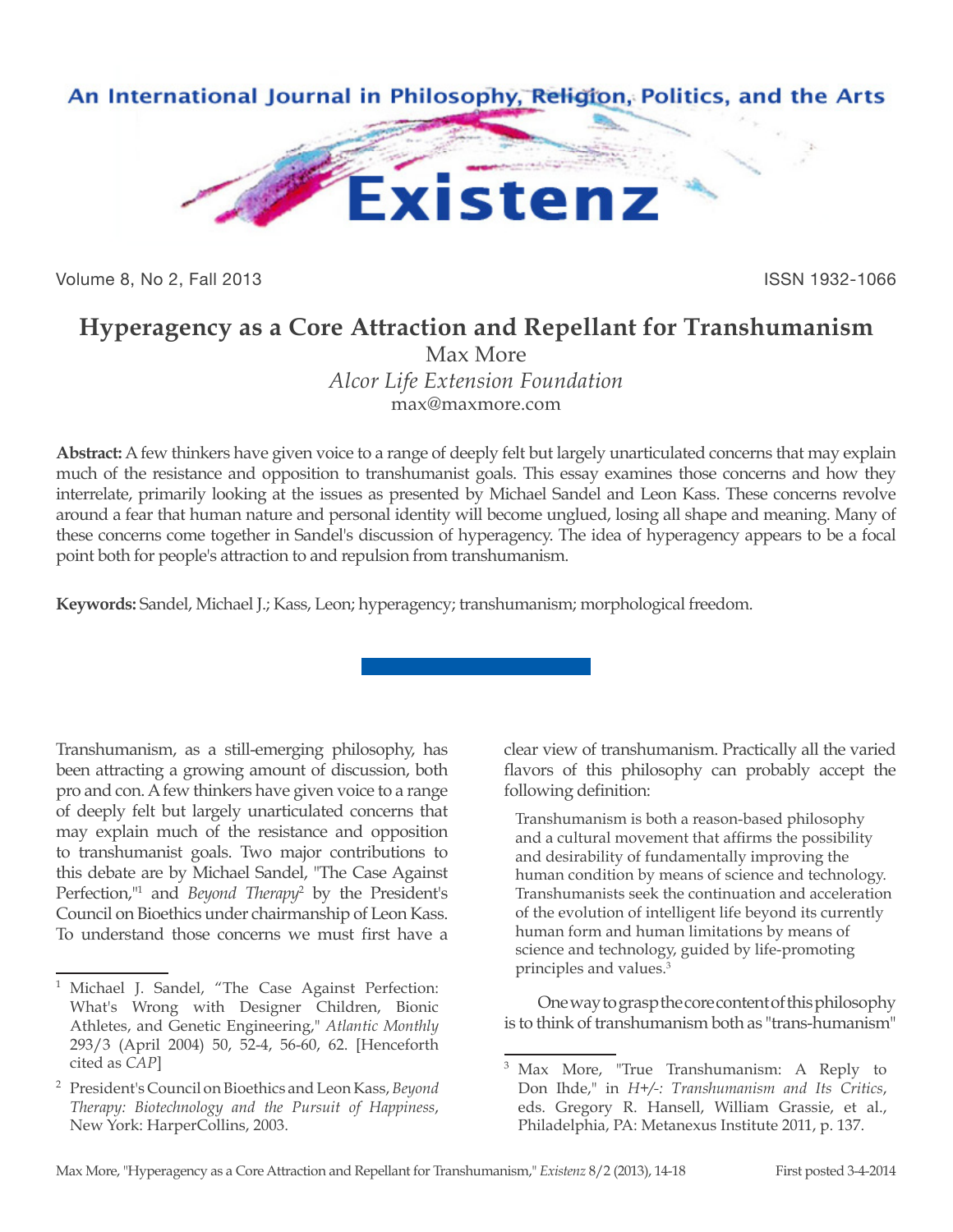and "transhuman-ism." The first emphasizes the philosophy's roots in Enlightenment humanism. Here we find the emphasis on progress (its possibility and desirability, not its inevitability), on taking personal charge of creating better futures rather than hoping or praying for them to be brought about by supernatural forces, and on reason, technology, scientific method, and human creativity rather than faith. The early religious humanist, Pico della Mirandola, foreshadowed transhumanism in his *Oration on the Dignity of Man*  when he wrote, from the perspective of the creator:

Neither a fixed abode nor a form that is thine alone nor any function peculiar to thyself have we given thee, Adam, to the end that according to thy longing and according to thy judgment thou mayest have and possess what abode, what form, and what functions thou thyself shalt desire. The nature of all other beings is limited and constrained within the bounds of laws prescribed by Us. Thou, constrained by no limits, in accordance with thine own free will, in whose hand We have placed thee, shalt ordain for thyself the limits of thy nature.<sup>4</sup>

"Trans-human" emphasizes the way transhumanism goes well beyond humanism in both means and ends. Humanism tends to rely exclusively on educational and cultural refinement to improve human nature whereas transhumanists want to apply technology to overcome limits imposed by our biological and genetic heritage. Transhumanists regard human nature not as an end in itself, not as perfect, and not as having any claim on our allegiance. Rather, it is just one point along an evolutionary pathway and we can learn to reshape our own nature in ways we deem desirable and valuable. By thoughtfully, carefully, and yet boldly applying technology to ourselves, we can become something no longer accurately described as human—we can become posthuman.

To some ears, "posthuman" may sound threatening—as if it implies the replacement or usurpation of the human race by a new species. However, as the term "transhumanism" perhaps implies more clearly, it really refers to the transformation of *homo sapiens*, step by step, into a species sufficiently different from the genetically-defined human that it counts as a new species. Becoming posthuman does mean

necessarily throwing out everything that makes us human. Much of that we will want to preserve and build upon. Becoming posthuman does mean consciously and deliberately deciding for ourselves which aspects of humanity to keep and which to overcome.

When we set aside the defensive apologies that rationalize the human condition as ideal, we can see that it includes questionable or obviously undesirable elements. As posthumans who have used self-applied technology to transcend genetic and biological limitations, we would no longer suffer from disease, aging and inevitable death. We can expect to have far greater physical capability and freedom of form—often referred to as "morphological freedom."<sup>5</sup> Becoming posthuman also means developing much greater cognitive capabilities, and more refined emotions (more joy, less anger, or whatever changes each individual prefers). The changed internal condition of posthumans will be accompanied by an expansion in the range of possible future environments for posthuman life, including space colonization and the creation of rich virtual worlds.

## **Limitationism**

All forms of transhumanist thinking have been characterized by a determination to overcome natural and traditional limitations on the human condition. This is especially clear in the first fully developed transhumanist philosophy as defined by the *Principles*  of Extropy,<sup>6</sup> the first version of which was published in 1990. The concept of extropy captured and conveyed the core values and goals of transhumanism. Intended as a metaphor rather than as a technical term inverting entropy, extropy was defined as "the extent of a living or organizational system's intelligence, functional order, vitality, and capacity and drive for improvement." The various versions of the *Principles* included core values such as perpetual progress and self-transformation, finally expressed in the commitment to perpetual

<sup>4</sup> Giovanni Pico della Mirandola, *Oration On the Dignity of Man*, eds. Ernst Cassirer, Paul Oskar Kristeller and John H. Randall, Chicago, IL: University of Chicago Press 1948, p. 224.

<sup>5</sup> See Max More, "Technological Self-Transformation: Expanding Personal Extropy," *Extropy #10* 4/2 (Winter/Spring 1993) 15-24. Also Anders Sandberg, "Morphological Freedom—Why We Not Just Want It, but Need It," http://www.aleph.se/Nada/Texts/ MorphologicalFreedom.htm, last accessed February 18, 2014.

<sup>6</sup> Max More, *Principles of Extropy, Version 3:11*, 2003, http://www.extropy.org/principles.htm. Last accessed February 18, 2014. [Henceforth cited as *PE*]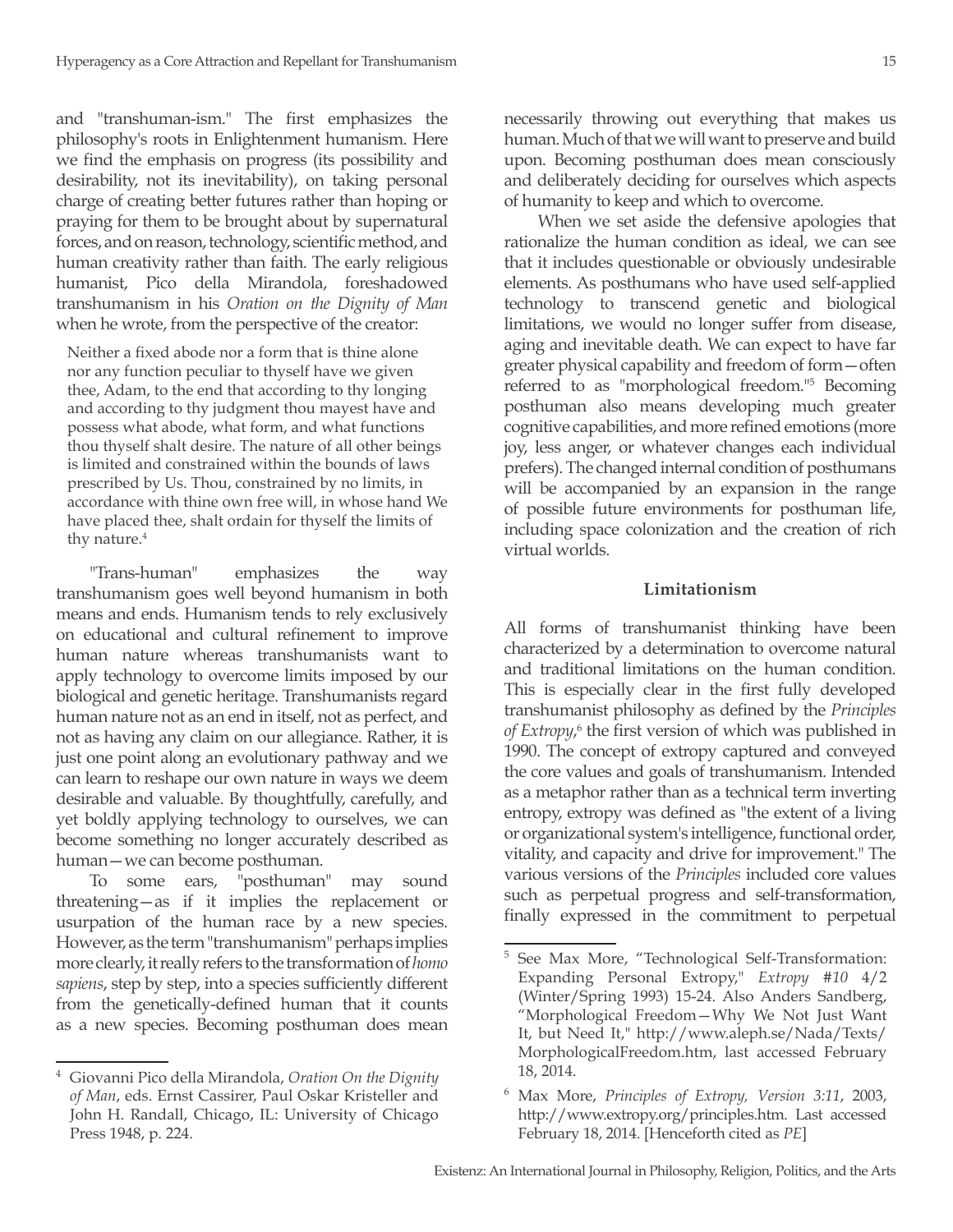## progress as follows:

Pursuing extropy means seeking continual improvement in ourselves, our cultures, and our environments. Perpetual progress involves improving ourselves physically, intellectually, and psychologically. It means valuing the perpetual pursuit of knowledge and understanding. Perpetual progress calls for us to question traditional assertions that we should leave human nature fundamentally unchanged in order to conform to "God's will" or to what is considered "natural." Achieving deep and sustained progress leads us to consider fundamental alterations in human nature. This pursuit of betterment stimulates questioning of the traditional, biological, genetic, and intellectual constraints on our progress and possibility. [*PE* np]

And concluded, in the declarative challenge of a manifesto:

No mysteries are sacrosanct, no limits unquestionable; the unknown will yield to the ingenious mind. The practice of progress challenges us to understand the universe, not to cower before mystery. It invites us to learn and grow and enjoy our lives ever more. [*PE* np]

The same tone exists in the principle of Self-Transformation. For example: "We can shrug off the limits imposed by our natural heritage, applying the evolutionary gift of our rational, empirical intelligence as we strive to surpass the confines of our human limits" (*PE* np). It is precisely this call to challenge and overcome those aspects of human nature until now thought to be inevitable and irremediable that have stirred up opposition. This opposition comes in various forms but strikes common themes. Those commonalities allow us to pin the label "limitationism" on that opposition. Limitationism is therefore the general attitude that the fundamental limits that have been part of human nature—cognitive, somatic, sensory, emotional, mortal, etc.—are sacrosanct, or crucial to dignity, humility, or meaningfulness.

These concerns revolve around a fear that human nature and personal identity will become unglued, losing all shape and meaning—and that nothing comprehensible with replace them. Many of these concerns come together in Sandel's discussion of hyperagency and in his contrast of this "Promethean aspiration to remake nature, including human nature, to serve our purposes and satisfy our desires" (*CAP* 54) with his ideals of humility, solidarity, and responsibility, and the concepts of beholding, giftedness and "the given," authenticity, and identity. Hyperagency

effectively conveys the transhumanist imperative to enable us to choose and transform every aspect of ourselves.

Sandel makes a contrast between molding and beholding, apparently expecting us to check only one of these two boxes. It appears that this sharp distinct and his preference for beholding—is based on some religious belief in the creation of the world as it is and the sacred nature of that world. After all, if the world is no more than a natural outcome of a natural, unguided process, it is not sacrosanct. There is no offense involved in molding it. It should be obvious, however, that transhumanists can have a fondness also for beholding. Indeed, those of us with a reasonably comprehensive scientific understanding of the world frequently finding ourselves marveling at its structure and phenomena whether the vastness of the universe, an eclipse, the self-organization of flocks of birds, or the interaction of forces on a subatomic level.

Closely related to Sandel's elevation of beholding is his emphasis on the notion of giftedness. Again, this concept in this context makes no sense unless we believe that there is a higher being who is bestowing the gifts. Sandel observes that

To acknowledge the giftedness of life is to recognize that our talents and powers are not wholly our own doing, despite the effort we expend to develop and to exercise them. It is also to recognize that not everything in the world is open to whatever use we may desire or devise. [*CAP* 54]

Two different ideas are packed into this quote. The first is ambiguous: It could simply means that none of us is entirely self-creating. No matter how much we may shape ourselves, we are also formed by genetic accident and environmental influences. But who would disagree with that? He might also mean that a divine power creates and limits us. Only on that interpretation would transhumanists reject Sandel's view. The second idea is independent of the first. Again, the idea is left hazy. Does he mean "not open to use" in the sense that we are unable to use it? Or that it would be somehow improper to use it? If the first, then that remains to be seen. The transhumanist imperative is to explore how far we can move in that direction. If the latter, then such an injunction is again meaningless in the absence of a creator and law-giver. Furthermore, even if a divine law-giver were to exist, we would have to ask what gives those laws any legitimate authority over us. Are the laws good simply because a more powerful being says so?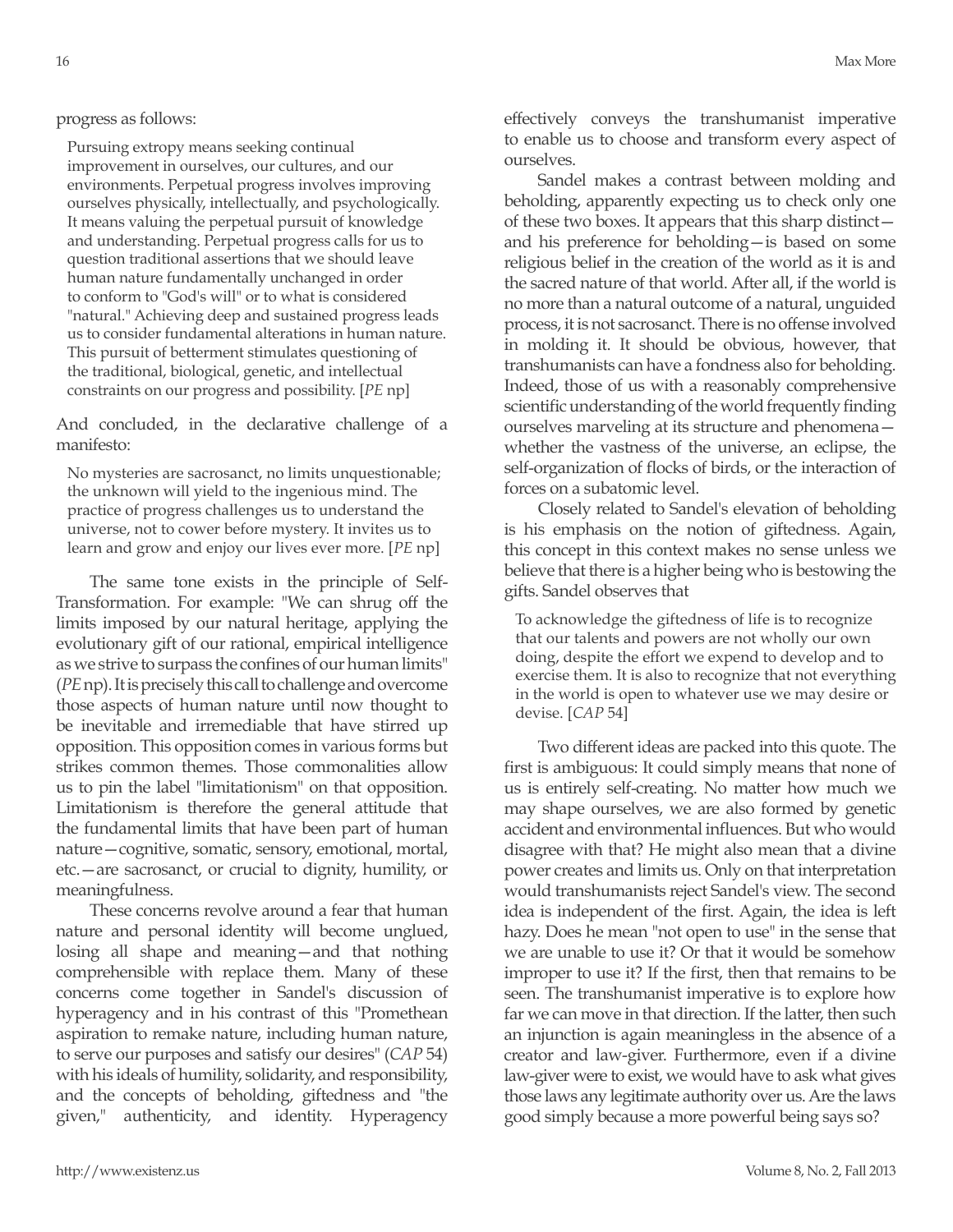In discussing and critiquing hyperagency and enhancement, Sandel confuses matters in two other ways. First, he makes heavy use of the terms "perfect" and "perfection." Transhumanists instead use terms such as "enhance" and "improve" and "augment." There is a good reason for this. For one thing, when we say we want to perfect something (a skill or an outcome), we might mean that we want to improve it and keep improving it over time. That sense of the term is compatible with the transhumanist emphasis on selftransformation and perpetual progress. But we might also be using it in a Platonic sense, where we imagine there really is a state of perfection to be reached. Outside the realms of pure mathematics and logic, it's not clear that the concept of perfect or perfection makes sense. That concept is certainly not one meant by transhumanists. The goals and means of enhancement are far too variable among individuals and groups, and will almost certainly change over time. There is no single goal toward which all enhancement is directed.

Second, Sandel devotes much of his discussion of enhancement to ways to enhance children. For instance,

The problem is not that parents usurp the autonomy of a child they design. The problem lies in the hubris of the designing parents, in their drive to master the mystery of birth. Even if this disposition did not make parents tyrants to their children, it would disfigure the relation between parent and child, and deprive the parent of the humility and enlarged human sympathies that an openness to the unbidden can cultivate. [*CAP* 57]

This evokes the familiar narrative of the controlling parent forcing the unwilling child to take piano lessons in order to conform to the parent's concept of a worthy offspring.

I will not argue that such a controlling form of molding of another person has serious problems. But parents can enhance their children in numerous ways that are not in the least controlling, but instead widen the child's range of freedoms and capabilities. Those enhancements might include ensuring the absence of a genetic predisposition to depression, anxiety, rage, schizophrenia and other serious cognitive-emotional disorders; ensuring a strong immune system, sharp senses, and the neurological basis for an intellect that can excel in a wide variety of ways—as the offspring shall choose. Sandel notes that "medical intervention to cure or prevent illness or restore the injured to health does not desecrate nature but honors it" but somehow misses the fact that exactly the same can be said of

enhancements. Take children out of the picture and focus on self-directed enhancement—as emphasized in the transhumanist idea of morphological freedom and Sandel's main basis for objection dissolves.

Even without coercion of any kind, Sandel still believes that enhancement (in the form of eugenics and genetic engineering) remain deeply problematic in that they "represent the one-sided triumph of willfulness over giftedness, of dominion over reverence, of molding over beholding" (*CAP* 60). Again, the basis for his objection is religious: "To believe that our talents and powers are wholly our own doing is to misunderstand our place in creation, to confuse our role with God's" (*CAP* 60). Those of us who see no evidence for a God, or at least one who insists on controlling our fate, will hardly be swayed.

Reasons other than religious exist, says Sandel, to care about giftedness. (How we can be gifted without a gift-giver is left as a mystery.) He worries that if the myth of the self-made man come true, "it would be difficult to view our talents as gifts for which we are indebted, rather than as achievements for which we are responsible. This would transform three key features of our moral landscape: humility, responsibility, and solidarity" (*CAP* 60). Of course, the transformation of key features of our moral landscape is not necessarily something to rail against. Not long ago, it was considered perfectly acceptable and normal to own slaves, to beat children, and for men to own women. Changing those beliefs, expectations, and practices certainly upset many people and pushed outside their comfort zone. But most of us regard those changes as desirable.

When it comes to responsibility, Sandel worries not about the erosion of responsibility, but an explosion in responsibility.

As humility gives way, responsibility expands to daunting proportions. We attribute less to chance and more to choice.… One of the blessings of seeing ourselves as creatures of nature, God, or fortune is that we are not wholly responsible for the way we are. [*CAP* 60]

In other words, enhancement and the expanded range of choice that comes with it is a lot of trouble. But progress and a better world can come about only by going to trouble, by taking on responsibility. Similarly, the humility espoused by Sandel can simply be a rationalization of fear or laziness in improving one's condition.